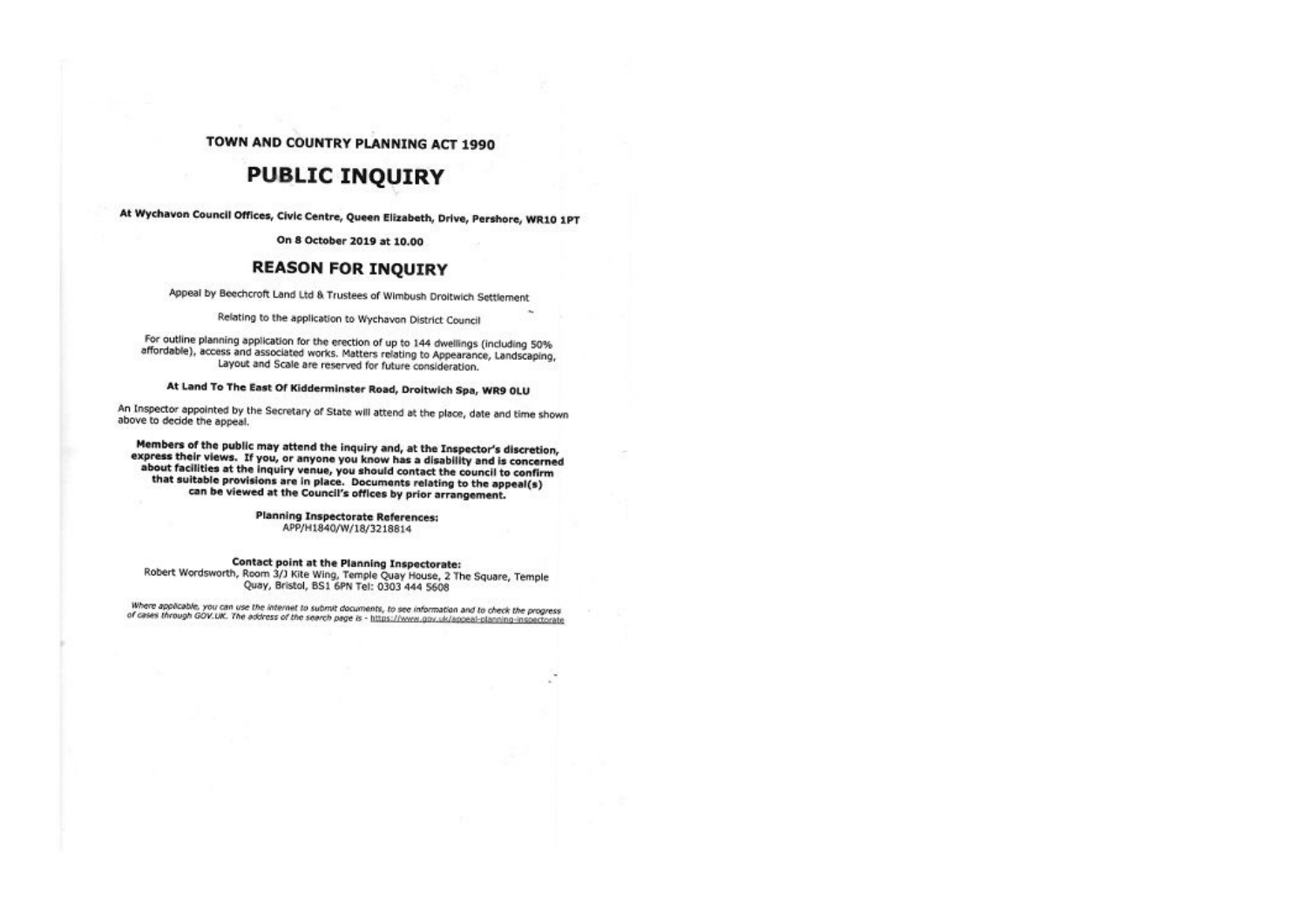**At the public enquiry advertised above on the 8th October 2019 at Wychavon, the Parish Council were allowed to present their case at the opening session of the Enquiry as per the details below.**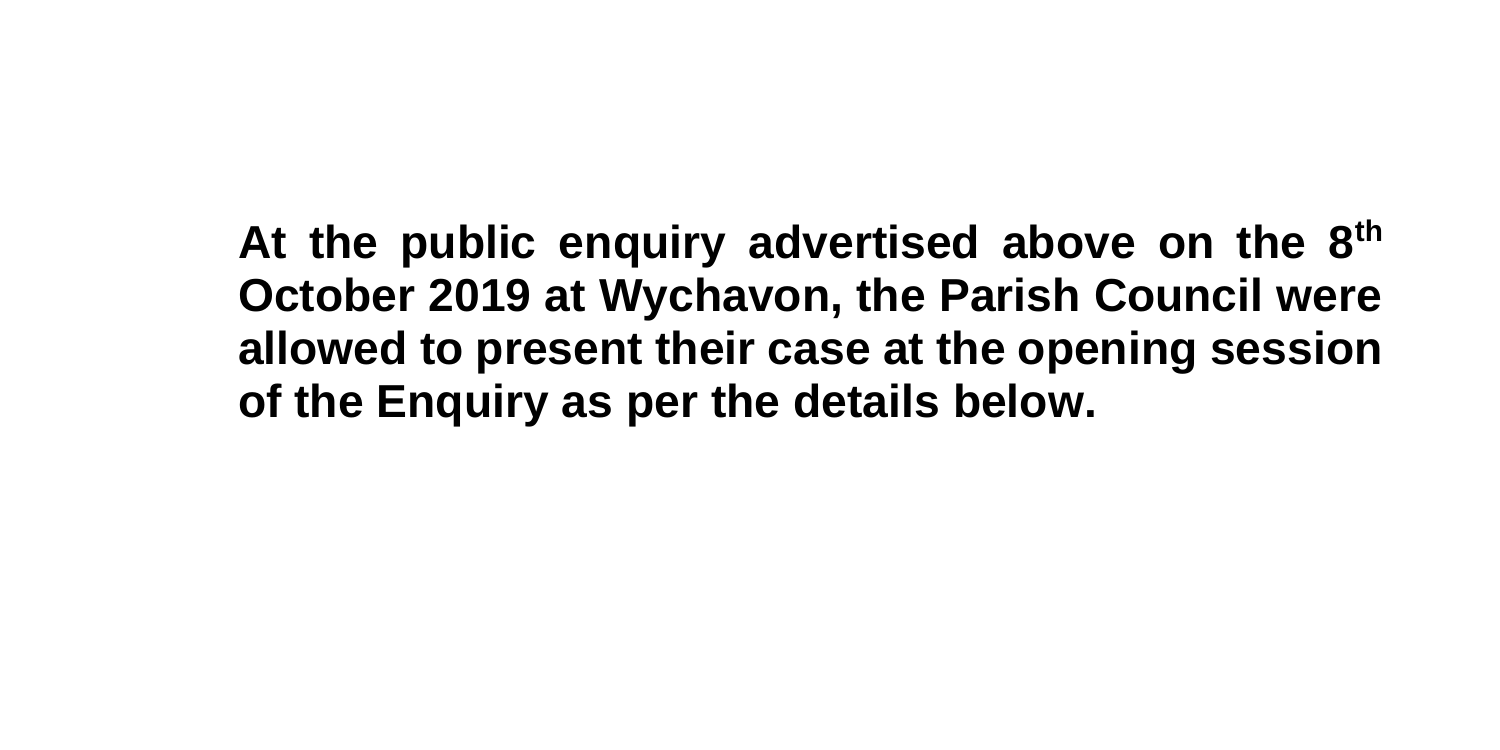#### Address to the Inspector on behalf of Hampton Lovett Parish Council

#### Hampton Lovett Parish Council would like to thank you for the opportunity to speak.

We did not realise we could have become a Rule 6 party, until it was too late. We are not used to dealing with planning appeals as significant as this one. As a result we have prepared this short speech, which we consider goes some way to crystallising our views on the main issues relevant to this inquiry.

Firstly, we would like to make the much-laboured point that we operate within a plan-led system. That has to be the starting point and we urge you to take the same position.

The South Worcestershire Development Plan was adopted in 2016 and it should be noted that the appellants do not consider it to be out of date. It has been subject to a review which began last year and Wychavon District Council have been swift and effective in undertaking the work necessary to progress the review. The preferred options document is imminent and will be consulted on in November this year.

Since the adoption of the SWDP, Wychavon District Council have maintained a healthy 5 year housing land supply, which has now grown to 7.89 years (as set out in their recently updated Annual Monitoring Report). This is as a result of taking a pragmatic approach to planning applications and boosting significantly their housing supply.

The appellants seem to think that by applying their own interpretation of relevant parts of the adopted SWDP, that their proposals somehow should result in this appeal being allowed. However, SWDP1 and 2 are absolutely clear - they do not sanction unchecked development in open countryside. There is nothing in the NPPF that justifies the sort of departure from the SWDP that is being requested here. We do not understand what material considerations could possibly outweigh the obvious harm to the rural character of the landscape. We consider that allowing this appeal would set an undesirable precedent that would have major implications for all non-green belt sites being promoted through the development plan currently. I'm sure you have heard objectors talking about flood gates being opened, but we are convinced that this would be the case. Premature applications can be really harmful because they avoid the scrutiny of the normal development plan process which seeks to develop a spatial strategy that reflects burgeoning infrastructure requirements, macro-constraints such as travel demand and flood plain and deliver a meaningful strategic plan that makes sense.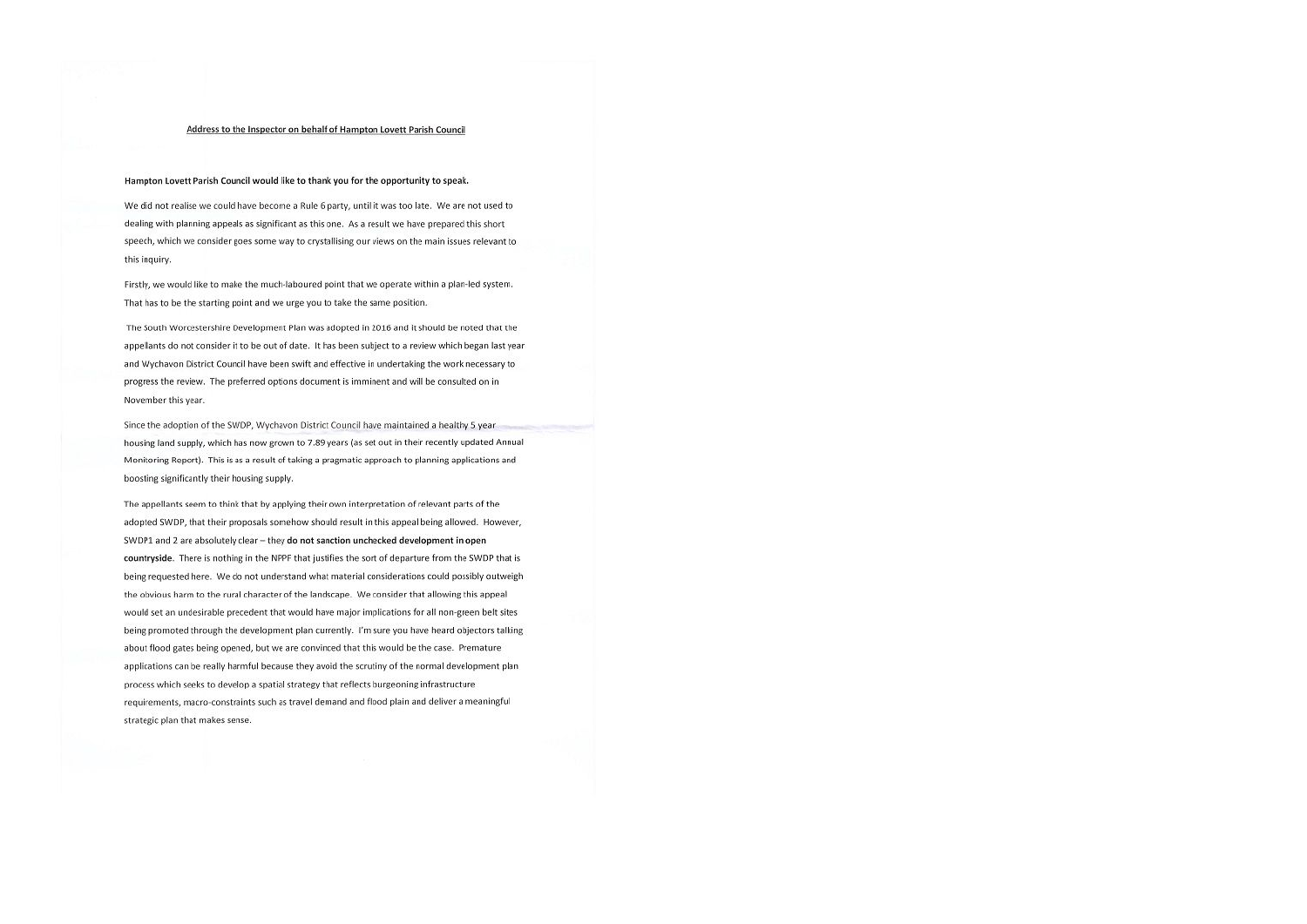Whilst we accept that there would be the usual attendant benefits associated with such development - it is not a rural exception site, where there is a clear and demonstrable need for local affordable housing in our village.

Even if this site were to be included in the review as a preferred option - it is our view that the plan carries no weight at this stage. There would be a serious risk that the opportunities for consultation through the SWDP review would be undermined by allowing this appeal, contrary to normal procedure.

We would perhaps be more sympathetic to the appellants, had they been dealing with an authority with an ageing development plan, where a review was not progressing and in an area of substantial affordable housing need where they were failing on some considerable level. But they are not. It is not the appellant's case that there is affordable housing need in Hampton Lovett.

One of the core principles of the Framework, at paragraph 15, is that planning for future development should be genuinely plan-led, providing a practical framework for local decision making within which decisions on planning applications can be made with a high degree of predictability and efficiency. Local Plans are the key to sustainable development.

The clear aim of the plan-led system is to direct development to where it is needed. The Council is well advanced in their review of the SWDP.

Allowing this appeal would subvert the plan-led process, in breach of the core principle of genuinely plan-led development.

We urge you to consider the current status of the plan, which has absolute primacy, together with the progress made on the SWDP review - to invalidate this process by allowing this appeal would be harmful in and of itself, and compounded by the harm to the open countryside, we do not consider that any of the benefits alleged by the appellants are capable of outweighing this.

Thank you once again for the opportunity to speak.

 $\mathcal{L}$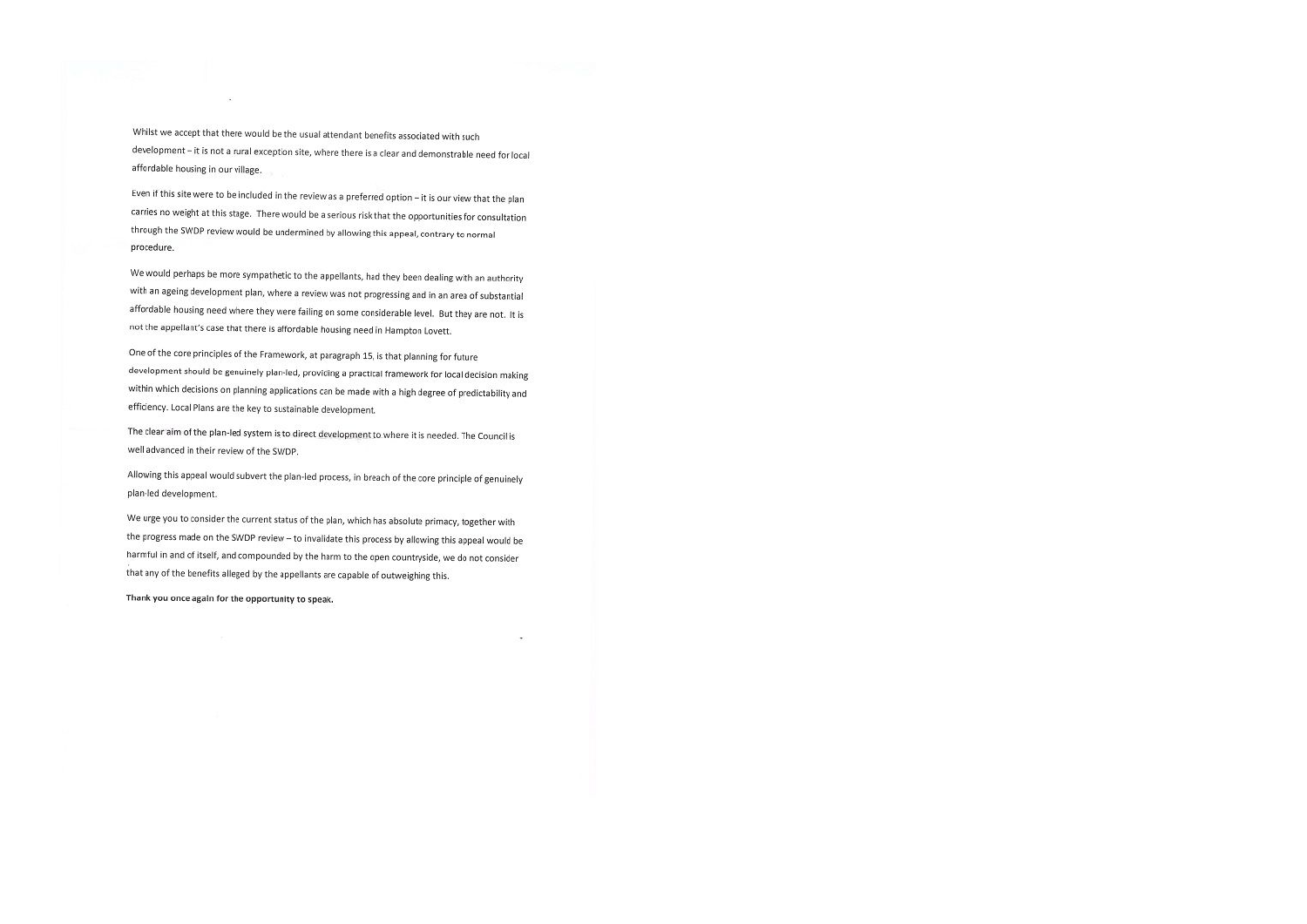**These remarks were used by the Wychavon QC on three occasions to highlight to the Appellant's QC the points of law that he should be taking note of and the document was also used again by the Wychavon QC in her closing remarks.**

**Prior to the closing remarks the Parish Council were able to raise the Traffic Interfaces between opposing lanes of the A442 on the proposed new entrance and requested involvement in the ST278/S38 process.**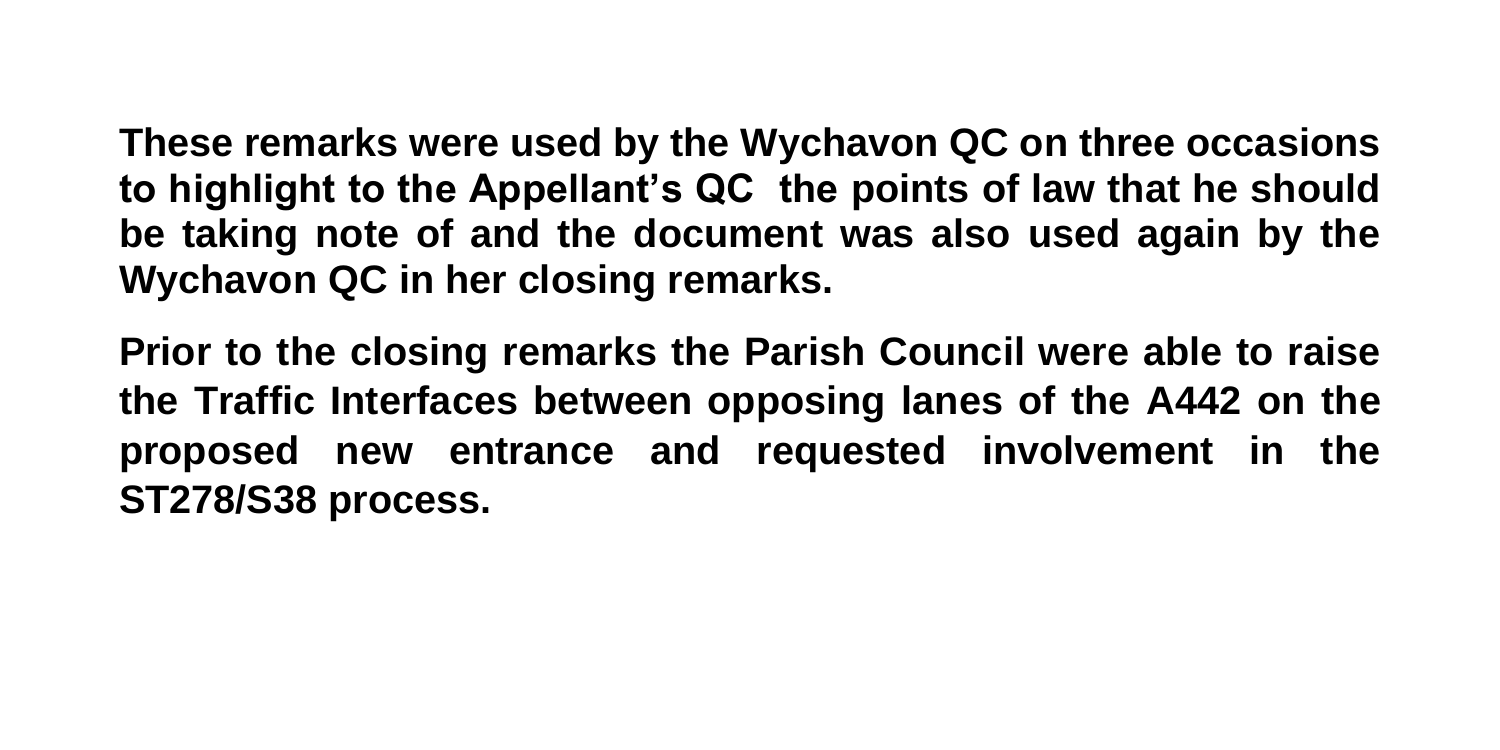# **Hampton Lovett and Westwood Headline Notes**

# **M'am Good Morning Ladies and Gentleman**

You said that on Friday the Parish Council could present its concerns over Highway decisions but only using the published documentation in the application. I would like to raise my comments in relation to "Property and Construction Consultants RIDGE" paragraph 15 which highlights that the Highway Authority have only removed their objections after in their words "the radius of the axis may still need to be increased all other outstanding matters could be resolved during the S278/ S38 process. Which we hope is to include safety auditing and accident risk analysis.

The other document I wish to use is the appellant document headed PROPOSED GHOST ISLAND SITE ACCESS JUNCTION (NO NUMBER).

Before discussing detail on these two sheets could I highlight to the enquiry that the A442 onto which this junction is being made is a single carriage "A road".

To the North is a relatively steep hill with an S bend. The proposed new access is 50 to 60 meters South from the junction on the west side "Doverdale Lane" which carries traffic from the employment land and between 7.30am and 9.30 am discharges 200 white vans from "Amazon" onto the main road in addition to the normal traffic flow.

The proposed development site of 144 houses could have as many as 288 vehicles available to feed at this peak time onto this single carriageway on the East side of the A442.

The appellants have shown the vehicle shadow lines in relation to the entrance to the new development. These mean that a Dust Cart that they have used as their base vehicle for the shadow movement lines. Requires a driver to follow these imaginary lines on the road within millimetres this still produces an interface with the traffic in the oncoming lane.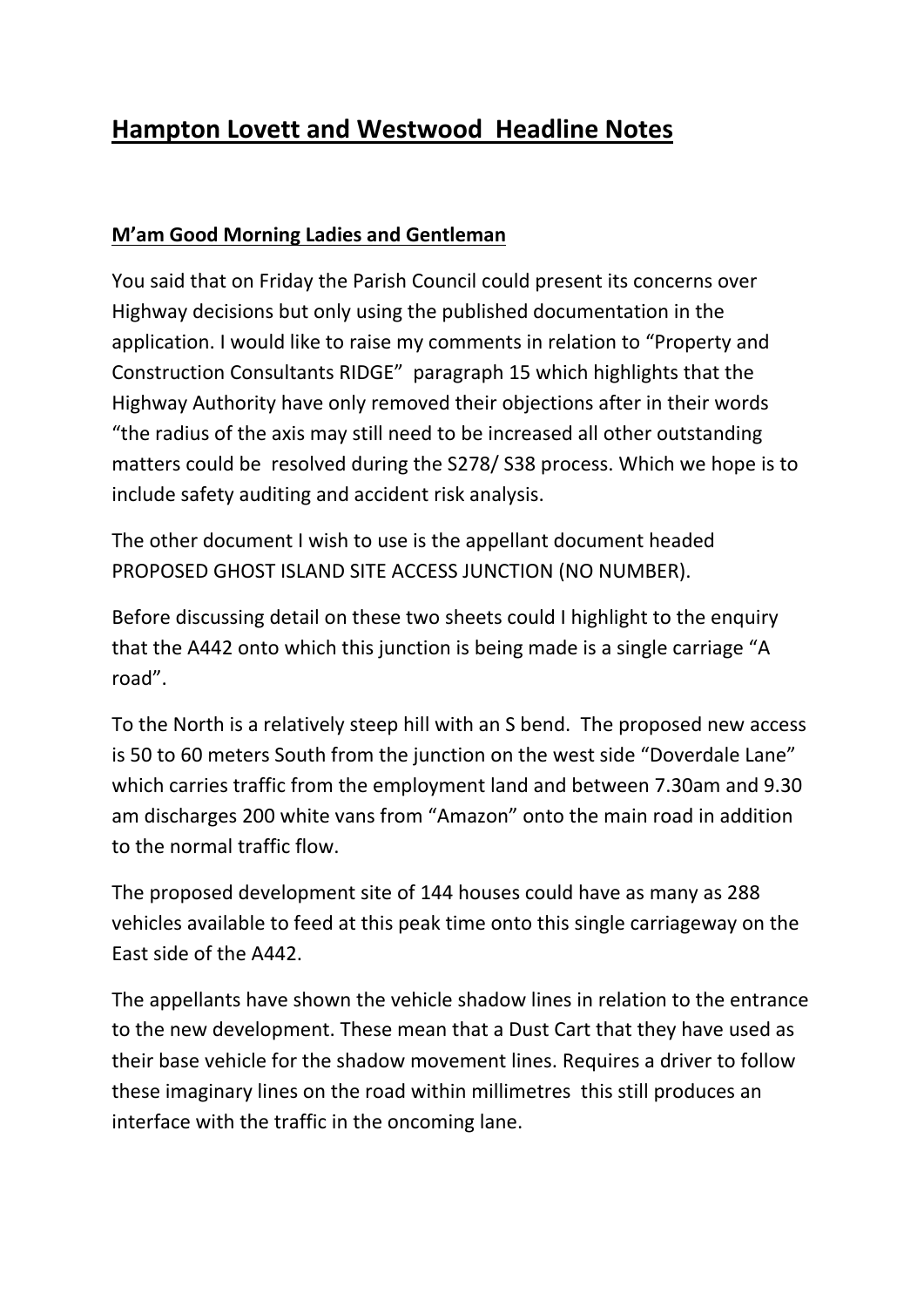The CC have accepted that the radius needs to be "FINALISED" and it is during this process that the Parish Council are looking for input into safety auditing and accident risk analysis documentation.

The PC feel that this is necessary as planning applications 18/01618/out and application 18/01795/full gave completely different decisions on the same access into Westwood Park which is part of our Parish. Currently our District and CC representatives are investigating this matter.

Thus ma'm the PC do not feel it unreasonable to ask for your support in helping the PC along with their District and County Councillors who attend the PC meetings to see that a satisfactory result comes from the S278/S38 process.

We very much hope that you will give us support with this view point as this could well end as a very serious black spot.